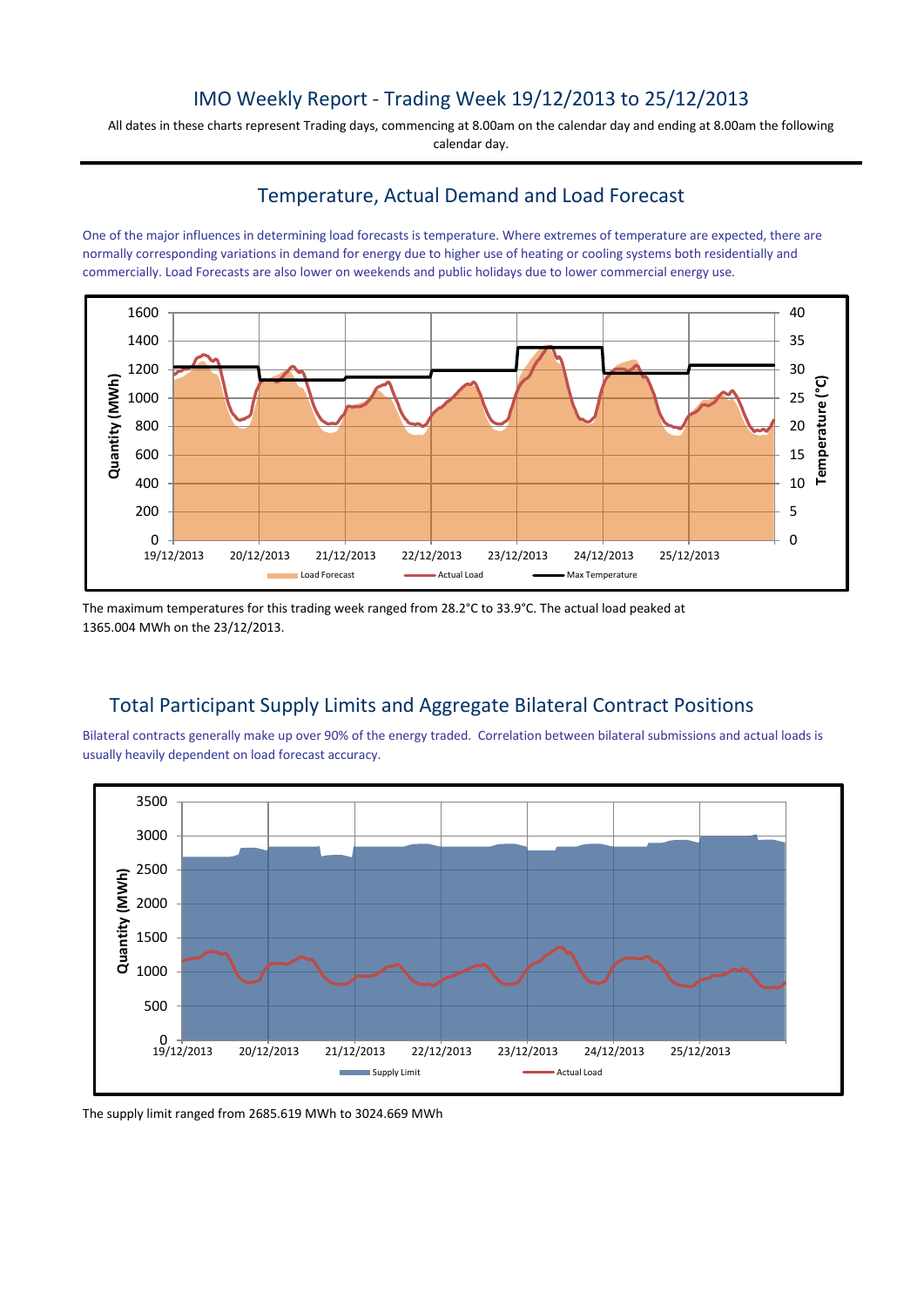#### Net Balancing Market Trades

Bilateral contracts and STEM trading are generally based on the forecast energy requirements of Participants. When the forecast requirements are higher or lower than the actual requirements for a day, this Market energy must be bought and sold in the balancing mechanism. This graph shows the estimated net balancing trades.



The majority of the balancing activity this week occurred within Balancing Supply. The maximum balancing demand for the week reached 108.916 MWh on the 19/12/2013. The maximum balancing supply for the week reached -219.1 MWh on the 25/12/2012.

## Total Traded Energy

This chart represents a comparison between the total net energy that is traded in Bilateral Contracts, the STEM and the balancing mechanism. Balancing Supply represents cases in which the total contract position is greater than the demand and customers must supply energy back to balancing. Balancing Demand represents cases in which the total contract position is less than the demand and customers must purchase energy from balancing.



Total balancing supply equalled -11667.886 MWh whereas total balancing demand equalled 4452.973 MWh. The Total STEM Traded quantity was 20158.275 MWh, with the STEM Clearing Quantity ranging between 5.321 MWh and 181.628 MWh.